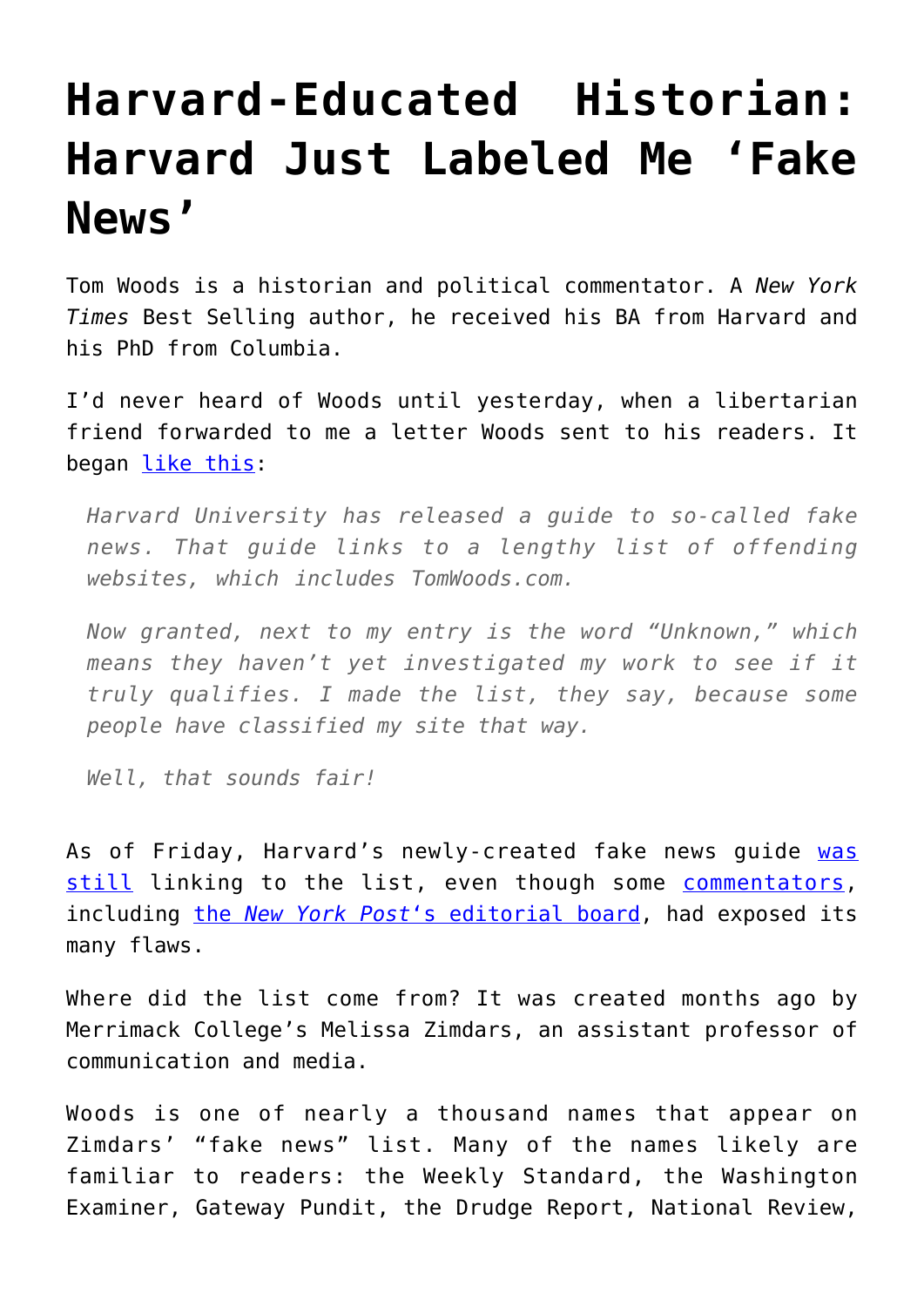The Blaze, Breitbart, Lifezette, Powerline Blog, the Daily Signal, Wikileaks, Zero Hedge, and many others. (Intellectual Takeout is not.)

The list is available for republishing under Creative Commons licensing, which means anyone can republish it.

It's difficult to say precisely what criteria Zimdars used to characterize these media outlets as "fake." The one consistent element is that most of the names readers will recognize publish media that is of a libertarian or conservative perspective. Beyond that, Zimdars' criteria is rather nebulous.

For example, one indicator she says she looks for is the presence of "sensational or provocative language– aka clickbait." But "clickbait" is merely a *tactic*, one used by pretty much all media at one time or another. It's also worth pointing out that BuzzFeed, a site that basically [invented](https://www.theatlantic.com/entertainment/archive/2014/11/clickbait-what-is/382545/) [clickbait](https://www.theatlantic.com/entertainment/archive/2014/11/clickbait-what-is/382545/), appears nowhere on Zimdars' list. Nor do left-ofcenter media brands such as Mother Jones, the Nation, Slate, Vox, or Salon.

Zimdars herself appears confused on what exactly she means by "fake news." She added this addendum to her document:

*Some people are asking which news sources I trust, and all I can say is that I read/watch/listen very widely, from mainstream, corporate owned sources (The New York Times, The Washington Post, The Boston Globe, The Wall Street Journal, Forbes) as well as The Atlantic, National Public Radio, and various local and alternative sources with different political perspectives…*

## Okay. Those are all fine media sources. Then she goes on:

*The problem: Even typically reliable sources, whether mainstream or alternative, corporate or nonprofit, rely on*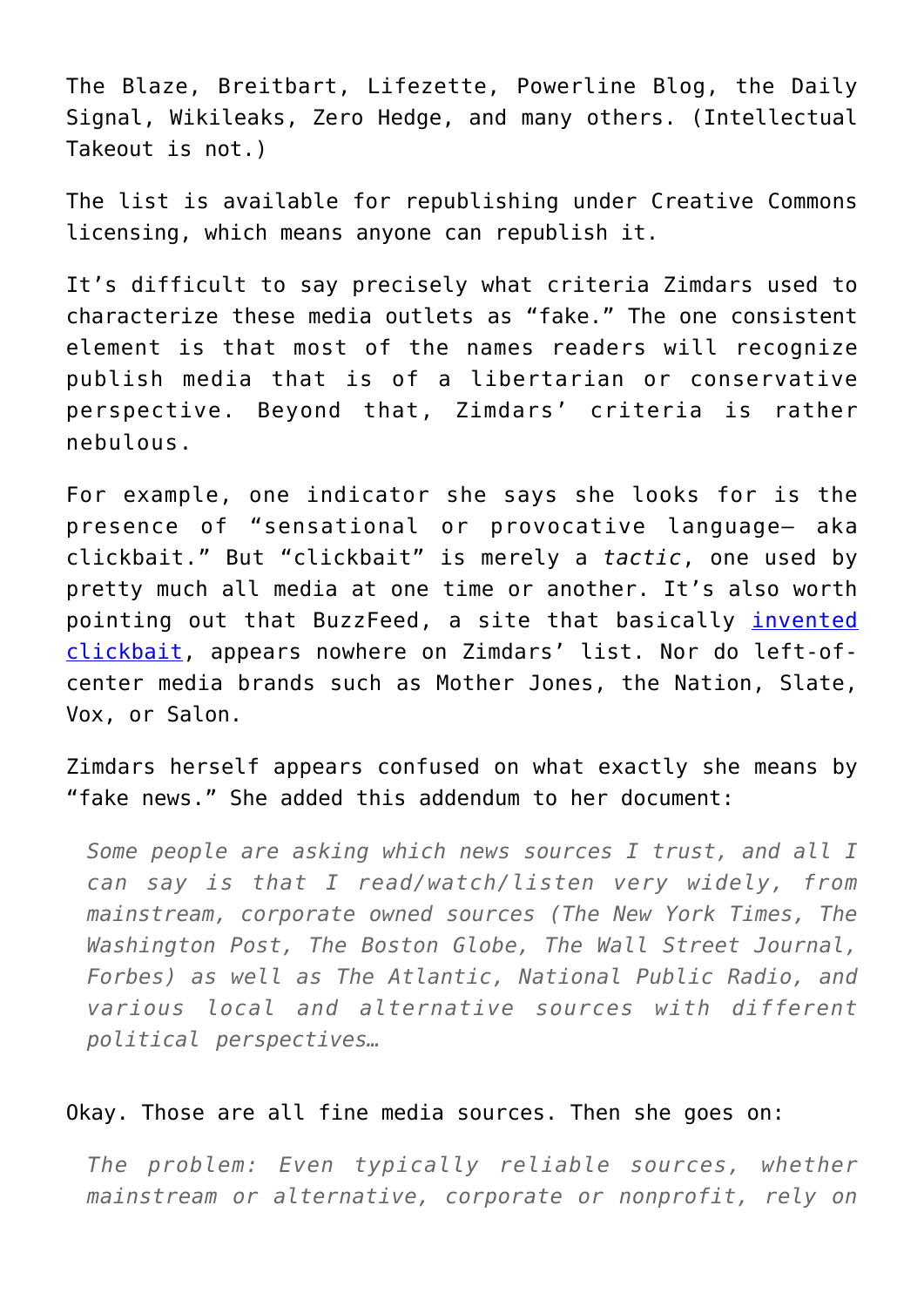*particular media frames to report stories and select stories based on different notions of newsworthiness. The best thing to do in our contemporary media environment is to read/watch/listen widely and often, and to be critical of the sources we share and engage with on social media.*

This is fine advice, but it's advice Zimdars undermines with her blacklist of nearly all right-of-center media sites, many of which she admits she has not reviewed but still includes on a list of "fake news" sites.

At the bottom of her document Zimdars also features a disclaimer saying "all of the contents in this document **reflect the opinion of the author**."

Did you catch that last part? Zimdars admits her list is pretty much based on her *opinion*.

So let's get this straight. Harvard University, arguably the most prestigious academic institution in the United States, is essentially linking to a "fake news" blacklist that is based on one woman's *opinion* of journalism, someone who has [never](http://www.merrimack.edu/live/profiles/586-melissa-mish-zimdars) [worked professionally as a journalist](http://www.merrimack.edu/live/profiles/586-melissa-mish-zimdars) and who seems confused on what precisely fake news is.

Fake News exists. [Craig Silverman of BuzzFeed](https://www.buzzfeed.com/craigsilverman?language=en) and others have done great work detailing how small operations in [Macedonia,](https://www.buzzfeed.com/craigsilverman/fake-news-turf-war?utm_term=.pqn4ooWyw#.hh4jOOxyd) Kosovo, [Costa Rica,](https://www.buzzfeed.com/craigsilverman/this-website-just-showed-its-still-super-easy-is-to-get-traf?utm_term=.coVVeeR3X#.kxwoggWjy) [Germany,](https://www.buzzfeed.com/craigsilverman/facebook-expanding-program-to-fight-fake-news-to-germany?utm_term=.rtEkvvJ3w#.amrdvv9Oz) and beyond have beat Facebook's algorithm to spread **[actual fake news](http://archive.is/RV2Ix)** that generates hundreds of millions of clicks (and tens of millions of dollars). Hollywood studios are even getting in on the action, [using](https://www.buzzfeed.com/craigsilverman/a-hollywood-film-is-funding-fake-news?utm_term=.rxGLPPrXN#.vjrAGGnyO) [fake news](https://www.buzzfeed.com/craigsilverman/a-hollywood-film-is-funding-fake-news?utm_term=.rxGLPPrXN#.vjrAGGnyO) to promote films.

Someone should gently explain to Zimdars and the folks at Harvard the difference between fake news and media published through a partisan or ideological lens. Their confusion on this point is fueling Americans' troubling tendency to label any news with which we disagree as "fake news."